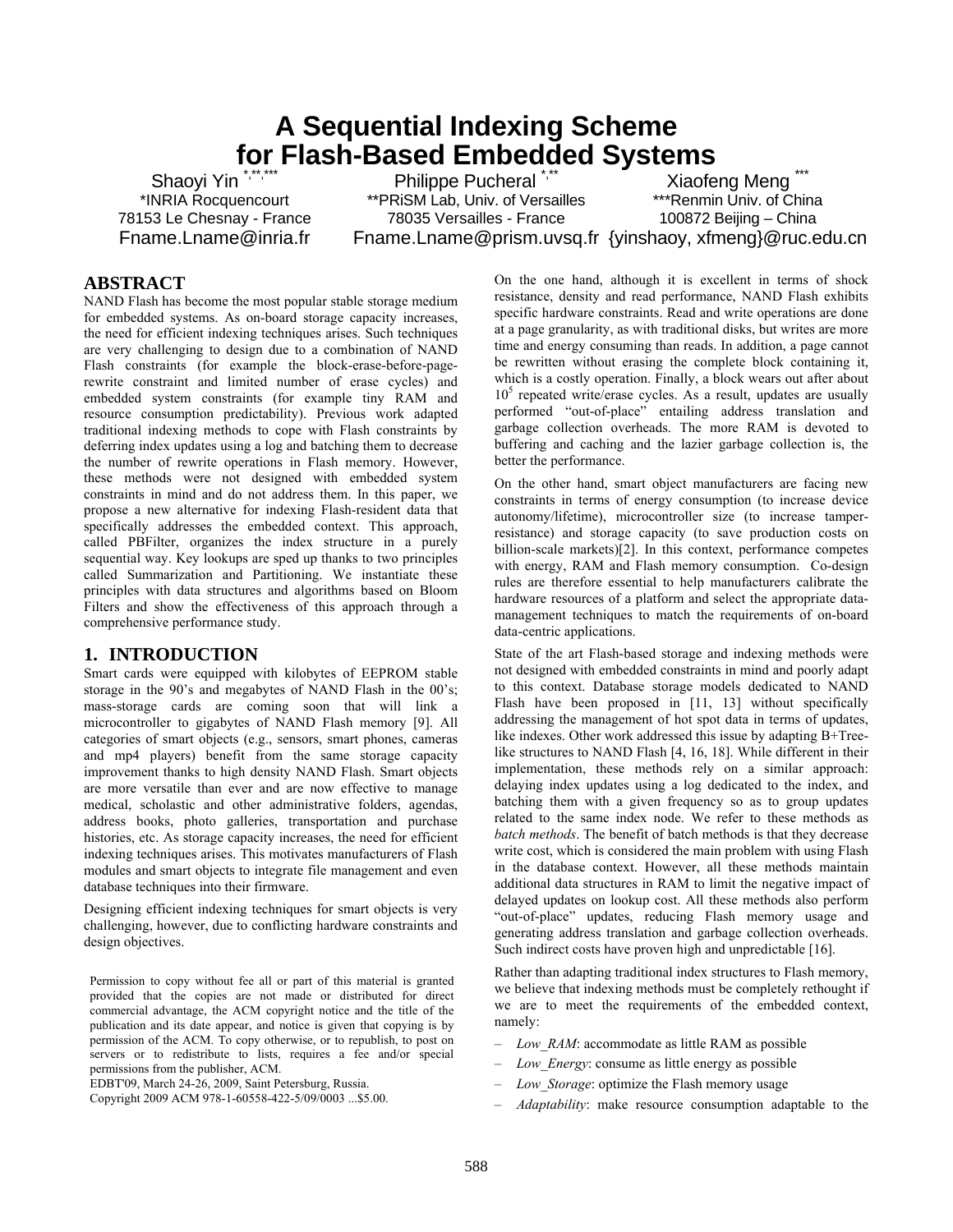performance requirements of on-board applications

– *Predictability*: make performance and resource consumption fully predictable

Low\_RAM emphasizes the specific role played by RAM in the embedded context. Due to its poor density, and as it competes with other hardware resources on the same silicon die, RAM is usually calibrated to its bare minimum [2]. Hence, the less RAM an indexing method consumes, the wider the range of devices that can be targeted. Low\_Energy is also critical but concerns only autonomous devices. The objective of Low\_Storage is to minimize not only the amount of Flash memory occupied by the index structure, but also, and above all, of Flash memory wasted by the obsolete data produced by index updates and leading to overprovisioning Flash memory. Adaptability conveys the idea that optimal performance is not the ultimate goal; rather optimality is reached when no resource is unduly consumed to get better performance than that strictly required by on-board applications. In other words, Adaptability means that Low\_RAM, Low\_Energy and Low\_Storage must be considered in light of the applications' performance expectations. Finally, Predictability is a prerequisite to co-design.

In this paper, we propose a Flash-based indexing method, called PBFilter, specifically designed to answer these requirements. PBFilter organizes the index structure in a purely sequential way to minimize the need for buffering and caching and to avoid the unpredictable side effects incurred by "out-of-place" updates. But how to look up a given key in a sequential list with acceptable performance? We answer this question using two principles. Summarization consists of building an index summary used at lookup time to quickly determine the region of interest in the index. This introduces an interesting source of tuning between the compression ratio of the summary and its accuracy. Partitioning consists of vertically splitting the index list and/or its summary in such a way that only a subset of partitions need to be scanned at lookup time. This introduces a second trade-off between lookup performance and RAM consumption. The key idea behind Summarization and Partitioning is speeding up lookups without hurting sequential writes in Flash memory.

PBFilter gracefully accommodates files up to a few million tuples, a reasonable limit for embedded applications. PBFilter is optimized to support append-oriented files but deletion and updates can be supported without compromising the five requirements above.

The paper is organized as follows. Section 2 reviews the main characteristics of NAND Flash, studies the related work and introduces the metrics of interest for this study. Section 3 details the PBFilter indexing scheme. Section 4 presents an instantiation of the PBFilter scheme with partitioned Bloom Filter summaries. Section 5 presents a comprehensive performance study and Section 6 is the conclusion.

# **2. PROBLEM STATEMENT**

## **2.1 NAND Flash Characteristics**

Embedded Flash devices come today in various form factors such as compact flash cards, secure digital cards, smart cards and USB tokens. They share several common characteristics. A typical NAND Flash array is divided into blocks, in turn divided into pages (32-64 pages per block), and divided again into sectors (usually 4 sectors per page). Read and write operations usually

happen at page granularity, but can also apply at sector granularity if required. A page is typically 512-2,048 bytes. A page can only be rewritten after erasing the entire block containing it (usually called the block-erase-before-rewrite constraint). Page write cost is higher than read, both in terms of execution time and energy consumption, and the block erase requirement makes writes even more expensive. A block wears out after about  $10^5$  repeated write/erase cycles, requiring write load to be evenly spread out across the memory.

These hardware constraints make update management complex, although this complexity is slightly mitigated by the decomposition of a page into sectors. Sectors can be written independently (albeit sequentially) in the same page, allowing one write per sector before the block must be erased. To avoid erasing blocks too frequently, "out-of-place" updates are usually performed by using a Flash Translation Layer (FTL) which combines: (1) a translation mechanism relocating the pages and making their address invariant through indirection tables and (2) a garbage collection mechanism that erases blocks, either lazily (waiting for all the pages of the block to become obsolete) or eagerly (moving the active pages still present in the block before erasing it).

As extensively studied in [16], the execution time and energy consumption of read and write operations vary greatly among the Flash devices. The high discrepancies between the platforms are partly due to the raw chip characteristics and partly to the firmware managing the FTL which is usually proprietary and constitutes the primary source of performance unpredictability [16].

## **2.2 Related Work**

Some work [11, 13] has adopted the idea of log-structured file systems (LFS) [17] to design or improve database storage models dedicated to NAND Flash, without proposing new index methods. For example, the primary objective of IPL [13] is to hide Flash peculiarities from the upper layers of the DBMS. Updates in Flash are delayed using a log stored in each physical block and an accurate version of each page is rebuilt at load time. Updates are physically applied to a page when the corresponding log region becomes full. While elegant, this general method is not well suited to managing hot spot data in terms of updates, like indexes, because of frequent log overflows.

Other work has specifically considered the indexing problem in NAND Flash. Hash-based and tree-based index families can be distinguished. So far, little attention has been paid to hash-based methods in Flash. This is probably because hashing only performs well when a large number of buckets can be used and when the RAM can accommodate one buffer per bucket, which is a rare situation in the targeted context. One exception is Microhash designed to speed up lookups in sensor devices [22]. However, this method is not general and only applies to sensed data varying within a small range (e.g., temperature).

Within the tree-based family, one work has also considered indexing sensed data [14]. This work proposes a tiny index called TINX based on a specific unbalanced binary tree. The performance demonstrated by the authors (e.g., 2,500 page reads to retrieve one record from 0.6 million records) disqualifies this method for large files. To the best of our knowledge, all other papers suggest adaptations of the well-known B+Tree structure. Regular B+Tree techniques built on top of FTL have been shown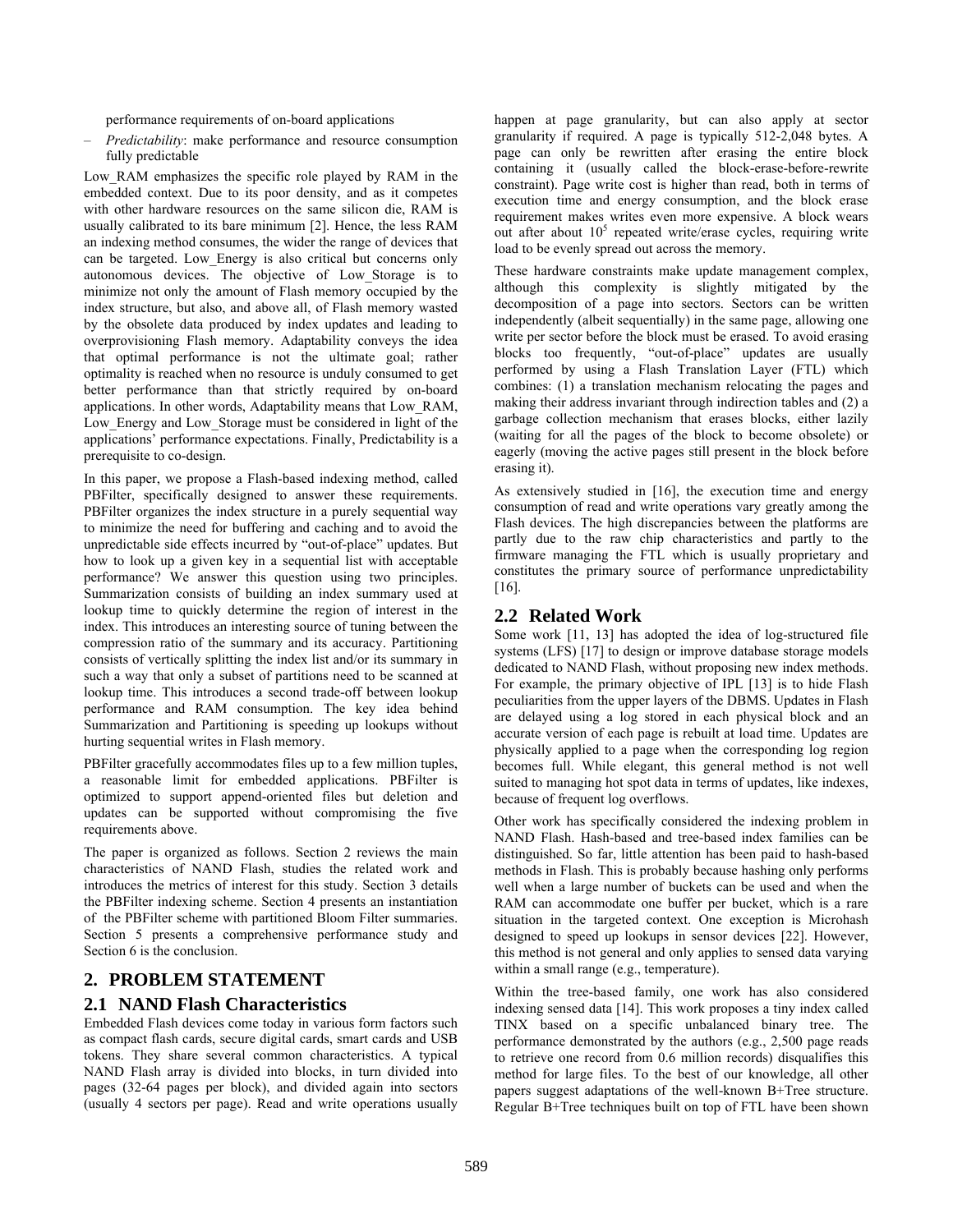to be poorly adapted to the characteristics of Flash memory [18]. Indeed, each time a new record is inserted into a file, its key must be added to a B+Tree leaf node, causing an out-of-place update of the corresponding Flash page. To avoid such updates, BFTL [18] constructs an "index unit" for each inserted primary key and organizes the index units as a kind of log. A large buffer is allocated in RAM to group the various insertions related to the same B+Tree node in the same log page. To maintain the logical view of the B+Tree, a node translation table built in RAM keeps, for each B+Tree node, the list of log pages which contain index units belonging to this node. In order to limit the size of these lists and therefore RAM consumption as well as lookup cost, each list is compacted when a certain threshold (e.g., 5 log pages in the list) is reached. At this time, logged updates are batched to refresh the physical image of the corresponding B+Tree node.

FlashDB [16] combines the best of Regular B+Tree and BFTL using a self-tuning principle linked to the query workload. JFFS3 proposes a slightly different way of optimizing B+Tree usage [4]. Key insertions are logged in a journal and are applied in the B+Tree in a batch mode. A journal index is maintained in RAM (recovered at boot time) so that a key lookup applies first to the journal index and then to the B+Tree.

In short, all B+Tree-based methods rely on the same principle: (1) delay index updates using a log and batch them with the purpose of grouping updates related to the same index node; (2) build a RAM index at boot time to speed up lookup of a key in the log; (3) commit log updates with a given commit frequency (CF) in order to limit log size. The differences between batch methods mainly include the way index nodes and log are materialized, which affect the way CF is managed.

In their attempt to decrease the number of writes, batch methods are in line with the Low\_Energy requirement introduced in Section 1. By allowing trading reads, RAM and Flash memory usage for writes using CF, they also provide an answer to Adaptability. However, all batch methods fail in satisfying Low RAM. Indeed, the higher the CF, the greater the RAM consumption. However, the primary objective of batch methods is to decrease the number of writes in Flash memory, leading to a higher CF. Section 5 will demonstrate that good write performance for batch methods requires RAM consumption incompatible with most embedded environments (in any case, not the objective they claim). Regarding Predictability, even if the number of writes is reduced, writes still generate out-of-place updates in Flash memory. This results in an indirect and unpredictable garbage collection cost linked to the strategy implemented in the underlying FTL [16]. Flash memory usage is also difficult to predict because it depends on the distribution of obsolete data in the pages occupied by the index.

# **2.3 Metrics of Interest**

In light of the preceding discussion, more complete and accurate metrics appear necessary to help in assessing the adequacy of an indexing method for the embedded context. To this end, we propose the following metrics to capture the five requirements introduced in Section 1:

– *RAM consumption*: as already stated, RAM consumption is of utmost importance in the embedded context, since several devices (e.g., smart cards, sensors and smart tokens) are equipped with RAM measured in kilobytes [2]. This metric,

denoted hereinafter *RAM*, comprises the buffers to read from and write to the Flash memory as well as the main memory data structures required by the indexing method.

- *Read/write cost*: this metric distinguishes between read cost *R* of executing a lookup and read cost *IR* and write cost *W* for inserting keys into the index. Depending on the objective, the metric can be execution time (wrt Adaptability) or energy consumption (wrt Low\_Energy). To address both concerns, R, IR and W will be expressed in terms of number of operations. Note that this metric does not directly capture the Adaptability requirement, but rather tells whether the performance expected by on-board applications can be achieved.
- *Flash memory usage*: the objective is to capture the Flash memory usage, both in terms of space occupancy and effort to reclaim obsolete data. We distinguish between two values: *VP* is the total number of valid pages occupied by the index (i.e., pages containing at least one valid item); *OP* is the total number of pages containing only obsolete data and which can be reclaimed without copying data. Comparing these two values with the raw size of the index (total size of the valid items only) gives an indication of the quality of the Flash memory usage and the effort to reclaim stale space, independent of any FTL implementation.
- *Predictability*: as claimed in the introduction, performance and resource consumption predictability is a prerequisite for codesign. Predictability is mandatory in calibrating the RAM and Flash memory resources of a new hardware platform to the performance requirements of the targeted on-board applications. Another objective is to predict the limit (i.e., in terms of file size or response time) of an on-board application on existing hardware platforms. Finally, predictability is also required to build accurate query optimizers. To avoid making this metric fuzzy by reducing it to a single number, we express it qualitatively using two dimensions: (1) whether the indexing method is dependent on an underlying FTL or can bypass it, (2) whether the values measured for RAM, read/write cost and Flash memory usage can be accurately bounded independent of their absolute value and of the uncertainty introduced by the FTL, if any.

This paper aims to define a Flash-based indexing method that behaves satisfactorily in all of these metrics at once.

# **3. PBFILTER INDEXING SCHEME**

As an alternative to the batch indexing methods, PBFilter performs index updates eagerly and makes this acceptable by organizing the complete database as a set of sequential data structures, as presented in Figure 1. The primary objective is to transform database updates into append operations so that writes are always produced sequentially, an optimal scenario for NAND Flash and buffering in RAM.

The database updating process is as follows. When a new record is inserted, it is added at the end of the record area (RA). Then, a new index entry composed by a couple <key,  $pt$  is added at the end of the key area (KA), where key is the primary key of the inserted record and pt is the record physical address<sup>1</sup>. If a record

 $\overline{a}$ 

<sup>&</sup>lt;sup>1</sup> Like all state of the art methods mentioned in Section 2, we concentrate the study on primary keys. The management of secondary keys is discussed in [21].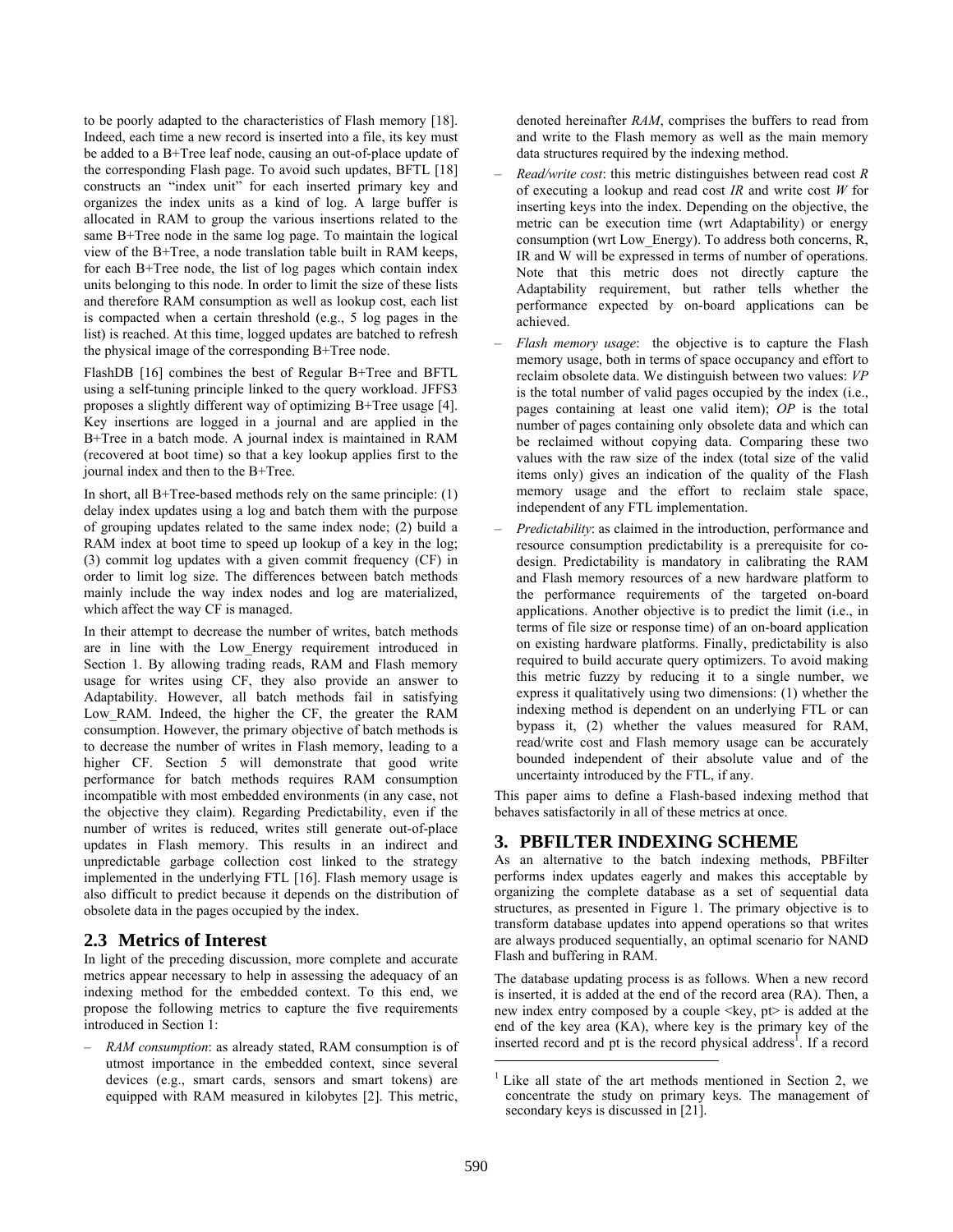is deleted, its identifier (or its address) is inserted at the end of the delete area (DA) but no update is performed in RA nor KA. A record modification is implemented by a deletion (of the old record) followed by an insertion (of the new record value). To search for a record by its key, the lookup operation first scans KA, retrieves the required index entry if it exists, check that pt ∉DA and gets the record in RA. Assuming a buffering policy allocating one buffer in RAM per sequential data structure, this updating process never rewrites pages in Flash memory.

The benefits and drawbacks provided by this simple database organization are obvious with respect to the metrics introduced in Section 2. *RAM:* a single RAM buffer of one page is required per sequential structure (RA, KA and DA). The buffer size can even be reduced to a Flash sector in highly constrained environments. *Read/write cost:* a lower bound is reached in terms of reads/writes at insertion time (IR and W) since: (1) the minimum of information is actually written in Flash memory (the records to be inserted and their related index entries and no more), (2) new entries are inserted at the index tail without requiring any extra read to traverse the index. On the other hand, the lookup cost is dramatically high since R = ( $\vert$ KA $\vert$ /2 +  $\vert$ DA $\vert$  + 1) on the average, where  $\|\cdot\|$  denotes the page cardinality of a structure. *Flash memory usage:* besides DA, a lower bound is reached in terms of Flash usage, again because the information written is minimal and never updated. Hence, the number VP of valid pages containing the index equals the raw size of this index and the number OP of obsolete pages is null. Hence, the garbage collection cost is saved. *Predictability:* since data never moves and is never reclaimed, PBFilter can bypass the FTL address translation layer and garbage collection mechanism. RAM and Flash memory consumption is accurately bounded as discussed above. However, performance predictability is not totally achieved since the uncertainty on R is up to  $(|KA| - 1)$ .



**Figure 1. Database organization** 

The objective is now to decrease the lookup cost R to an acceptable value with a minimal degradation of the benefits listed above. Summarization and Partitioning are two principles introduced to reach this goal.

*Summarization* refers to any method which can condense sequentially the information present in KA. Let us consider an algorithm that condenses each KA page into a summary record. Summary records can be sequentially inserted into a new structure called SKA through a new RAM buffer of one page (or sector) size. Then, lookups do a first sequential scan of SKA and a KA page is accessed for every match in SKA in order to retrieve the requested key, if it exists. Summarization introduces an interesting trade-off between the compression factor *c*  $(c=|KA|/|SKA|)$  and the fuzziness factor *f* (i.e., probability of false positives) of the summary, the former decreasing the I/O required to traverse SKA and the latter decreasing the I/O

required to access KA. The net effect of summarization is reducing R to ( $\vert$ KA $\vert$ /2c + f $\vert$ |KA $\vert$ /2) on the average, where  $\vert$ | $\vert$ | denotes the element cardinality of a structure. The positive impact on R can be very high for favorable values of *c* and *f*. The negative impact on the RAM consumption is limited to a single new buffer in RAM. The negative impact on the write cost and Flash memory usage is linear with  $|SKA|$  and then depends on  $c$ . Different algorithms can be considered as candidate "condensers", with the objective to reach the higher *c* with the lower *f*, if only they respect the following property: *summaries must allow membership tests with no false negatives*.

The idea behind *Partitioning* is to vertically split a sequential structure into *p* partitions so that only a subset of partitions has to be scanned at lookup time. Partitioning can apply to KA, meaning that the encoding of keys is organized in such a way that lookups do not need to consider the complete key value to evaluate a predicate. Partitioning can also apply to SKA if the encoding of summaries is such that the membership test can be done without considering the complete summary value. The larger *p*, the higher the partitioning benefit and the better the impact on the read cost and on Predictability. On the other hand, the larger *p*, the higher the RAM consumption (*p* buffers) or the higher the number of writes into the partitions (less than *p* buffers) with the bad consequence of reintroducing page moves and garbage collection. Again, different partitioning strategies can be considered with the following requirement: *to increase the number of partitions with neither significant increase of RAM consumption nor need for garbage collection*.

# **4. PBFILTER INSTANTIATION**

#### **4.1 Bloom Filter Summaries**

The Bloom Filter data structure has been designed for representing a set of elements in a compact way while allowing membership queries with a low rate of false positives and no false negative [5]. Hence, it presents all the characteristics required for a condenser.

A Bloom filter represents a set  $A = \{a_1, a_2, \dots a_n\}$  of *n* elements by a vector *v* of *m* bits, initially all set to 0. The Bloom filter uses *k* independent hash functions,  $h_1$ ,  $h_2$ , ...  $h_k$ , each producing an integer in the range [1,m]. For each element  $a_i \in A$ , the bits at positions  $h_1(a_i)$ ,  $h_2(a_i)$ , ...,  $h_k(a_i)$  in *v* are set to 1. Given a query for element  $a_j$ , all bits at positions  $h_l(a_j)$ ,  $h_2(a_j)$ , ...,  $h_k(a_j)$  are checked. If any of them is  $\overline{0}$ , then  $a_i$  cannot be in  $\overline{A}$ . Otherwise we conjecture that  $a_i$  is in  $\Lambda$  although there is a certain probability that we are wrong. The parameters *k* and *m* can be tuned to make the probability of false positives extremely low [8].

**Table 1. False positive rate under various m/n and k**

| m/n | $k=3$ | k=4  | $k=5$ | $k=6$ | $k=7$ | $k=8$ |
|-----|-------|------|-------|-------|-------|-------|
| 8   | .0306 | 024  | .0217 | 0216  | .0229 |       |
| 12  | 0108  | 0065 | .0046 | 0037  | .0033 | .0031 |
| 16  | .005  | 0024 | 0014  | 0009  | .0007 | .0006 |

This probability, called the *false positive rate* and denoted by *f* in the sequel, can be calculated easily assuming the k hash functions are random and independent. After all the elements of *A* are hashed into the Bloom filter, the probability that a specific bit is still 0 is  $(1 - 1/m)^{kn} \approx e^{-kn/m}$ . The probability of a false positive is then  $(1 - (1 - 1/m)^{kn} \approx (1 - e^{-kn/m})^k = (1 - p)^k$  for  $p = e^{-kn/m}$ . The salient feature of Bloom filters is that three performance metrics can be traded off against one another: computation time (linked to the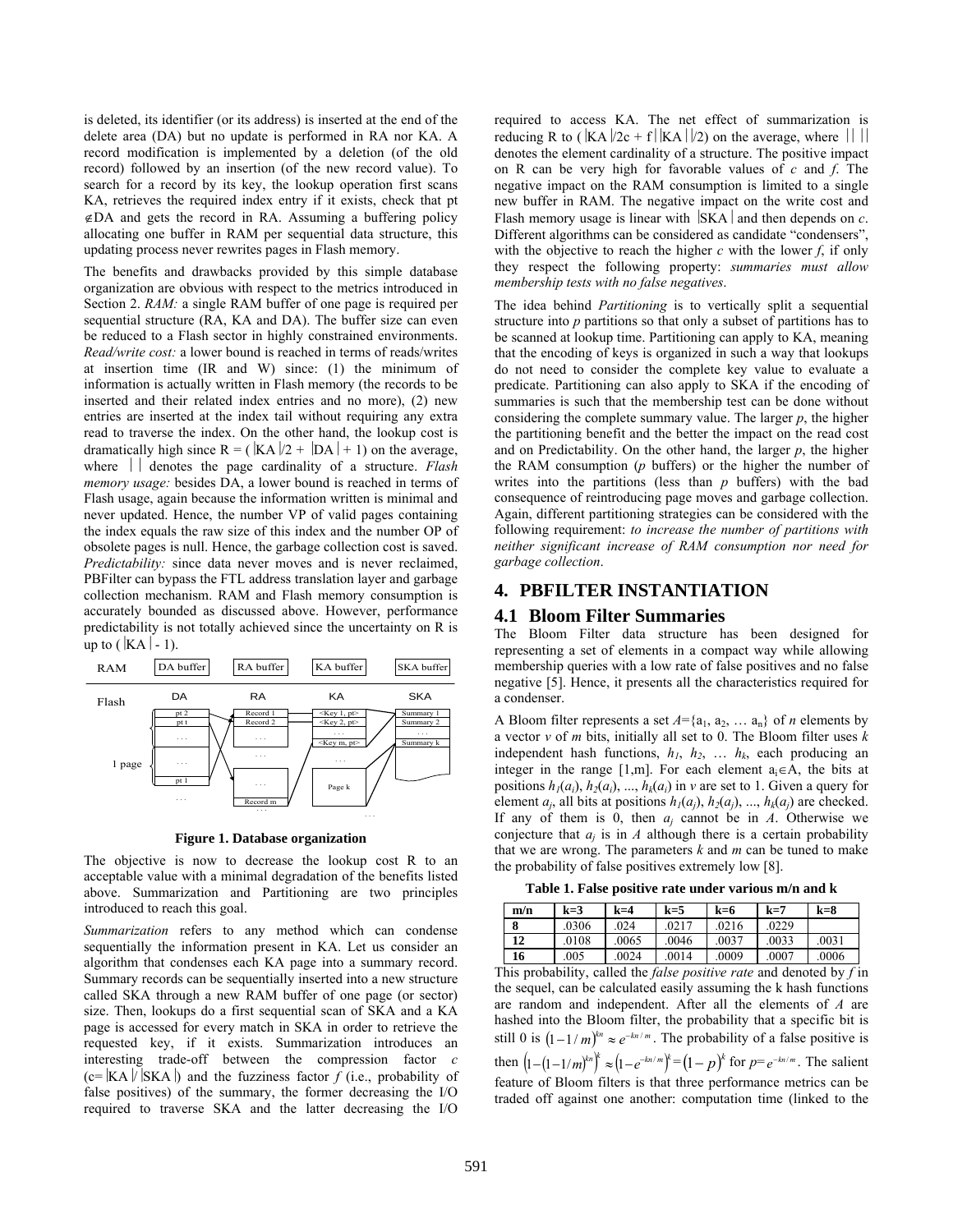number k), space occupancy (linked to the number m), and false positive rate *f*. Table 1 illustrates these trade-offs for some values of k and m. This table shows that a small increase of m may allow a dramatic benefit for f if the optimal value of k is selected. We consider that k is not a limiting factor in our context, since methods exist to obtain k hash values by calling only three times the hash function, while giving the same accuracy as by computing k independent hash functions [7].

Bloom filters can be used as a condenser algorithm in PBFilter as follows. For each KA page, a Bloom filter summary is built by applying *k* hash functions to each index key present in that page. This computation is performed when the KA page is full, just before the RAM buffer containing it is flushed to the Flash memory. The computed Bloom filter summary is stored in the RAM buffer allocated to SKA. In turn, the SKA buffer is flushed to the Flash memory when full. At lookup time, the searched key  $a_i$  is hashed with the  $k$  hash functions. Then, SKA is scanned to get the first Bloom filter summary having all bits at positions  $h_1(a_i)$ ,  $h_2(a_i)$ , ...,  $h_k(a_i)$  set to 1. The corresponding page of KA is directly accessed and the probability that it contains the expected index entry (*a<sub>i</sub>*,pt) is (1-f). Otherwise, the scan continues in SKA. The last step is to check that pt ∉DA before accessing the record in RA.

## **4.2 Dynamic Partitioning**

Despite the benefits of summarization, the lookup performance remains linked to the size of SKA (on the average, half of SKA needs to be scanned). The lookup performance can be improved by applying the partitioning principle suggested in section 3. Each Bloom filter is vertically split into *p* partitions (with  $p \le m$ ), so that the bits in the range  $[1 \t ... m/p]$  belong to the first partition, the bits in the range  $[(i-1)*m/p + 1)$ ...  $(i*m/p)]$  belong to the i<sup>th</sup> partition, etc. When the SKA buffer is full, it is flushed into *p* Flash pages, one per partition. By doing so, each partition is physically stored in a separate set of Flash pages. When doing a lookup for key  $a_i$ , instead of reading all pages of SKA, we need to get only the SKA pages corresponding to the partitions containing the bits at positions  $h_1(a_i)$ ,  $h_2(a_i)$ , ...,  $h_k(a_i)$ . The benefit is a cost reduction of the lookup by a factor p/k. The larger *p*, the higher the partitioning benefit for lookups but also the greater the RAM consumption (p more buffers) or the greater the number of writes (because page fragments have to be flushed in the partitions in Flash memory instead of full pages) and then the need for garbage collection (because of multiple writes in the same page of Flash).

We propose below a partitioning mechanism which exhibits the nice property of supporting a dynamic increase of p with no impact on the RAM consumption and no need for a real garbage collection (as discussed at the end of the section, obsolete data is naturally grouped in the same blocks which can be erased as a whole at low cost). This dynamic partitioning mechanism comes at the price of introducing a few reads and extra writes at insertion time. The proposed mechanism relies on: (1) the usage of a fixed amount of Flash memory as a persistent buffer to organize a stepwise increase of p and (2) the fact that a Flash page is divided into *s* sectors (usually *s*=4) which can be written independently. The former point gives the opportunity to reclaim the Flash buffer at each step in its integrality (i.e., without garbage collection). The latter point allows *s* writes into the same Flash page before requiring copying the page elsewhere.

Figure 2 illustrates the proposed partitioning mechanism. The size of the SKA buffer in RAM is set to the size of a Flash page and the buffer is logically split into *s* sectors. The number of initial partitions, denoted next by L1 partitions, is set to *s* and one page of Flash is initially allocated to each L1 partition. The first time the SKA buffer in RAM becomes full (step 1), each sector  $s_i$  (with 1≤i≤*s*) of this buffer is flushed in the first sector of the page allocated to the  $i<sup>th</sup> L1$  partition. The second flush of the SKA buffer will fill in the second sector of these same pages and so forth until the first page of each L1 partition becomes full (i.e., after *s* flushes of the SKA buffer). A second Flash page is then allocated to each L1 partition and the same process is repeated until each partition contains *s* pages (i.e., after  $s^2$  flushes of the SKA buffer). Each L1 partition contains 1/s part of all Bloom filters (e.g., the i<sup>th</sup> L1 partition contains the bits in the range  $\left[$ ((i- $1)*m/s + 1$ .. ( $i*m/s$ )]).

At this time (step 2), the *s* L1 partitions of *s* pages each are reorganized (read back and rewritten) to form  $s^2$  L<sub>2</sub> partitions of one page each. Then, each L2 partition contains  $1/\overline{s}^2$  part of all Bloom filters. As illustrated in Figure 2, each L2 partition is formed by projecting the bits of the L1 partition it stemmed from on the requested range,  $s$  times finer  $(e.g., the i<sup>th</sup> L2$  partition contains the bits in the range  $[((i-1)*m/s^2 + 1)...(i*m/s^2)])$ .

After another  $s^2$  SKA buffer flushes (step 3), *s* new L1 partitions have been built again and are reorganized with the  $s^2$  L<sub>2</sub> partitions to form  $(s^2+s^2)$  L<sub>3</sub> partitions of one page each and so forth. The limit is  $p=m$  after which there is no benefit to partition further since each bit of bloom filter is in a separate partition. After this limit, the size of partitions grows but the number of partitions remains constant (i.e., equal to m).

In the example presented in Figure 2, where s=4, the number of partitions grows in an approximately linear way  $(4, 16, 32...)^2$ . Assuming for illustration purpose Flash pages of 2KB, bloom filters of size m=2048 bits in SKA and  $\langle key, pt \rangle$  of size 8 bytes in KA, each page of L3 partitions gathers 1/32 part of 256 bloom filters summarizing themselves 65536 keys. Scanning one complete partition in SKA costs reading the corresponding page in L3 plus 1 to s pages in L1.

More precisely, the benefit of partitioning dynamically SKA is as follows. A lookup needs to consider only *k* Li partitions of one page each (assuming the limit p=m has not been reached and Li partitions are the last produced) plus min  $(k, s)$  L1 partitions, the size of which vary from 1 to *s* pages. This leads to an average cost of  $(k + min (k, s) * s/2)$ . This cost is both low and independent of the file size while p≤m.

The RAM consumption remains unchanged, the size of the SKA buffer being one page (note that extending it to *s* pages would save the first iteration). The impact on IR and W (Read and write cost at insertion time) is an extra cost of about  $\sum_i \sum_{i=1}^{\lfloor \log_2 i \rfloor} * s^2$ 

reads and writes (see the cost model for details). This extra cost may be considered important but is strongly mitigated by the fact that it applies to SKA where each page condenses  $B_p/d$  records, where  $\overrightarrow{B_p}$  is the size of a Flash page in bits ( $B_p / d$  is likely to be

 $\overline{a}$ 

<sup>&</sup>lt;sup>2</sup> In practice, it does not grow exactly linearly because the bloom filter cannot be equally divided into an arbitrary number of partitions. For the same reason, the bloom filter size is always a power of 2, so one bloom filter may summarize more than 1 (less than 2) KA pages. The impact of these implementation details have been taken into account in the cost model in Section 5, and the extra cost has proven low.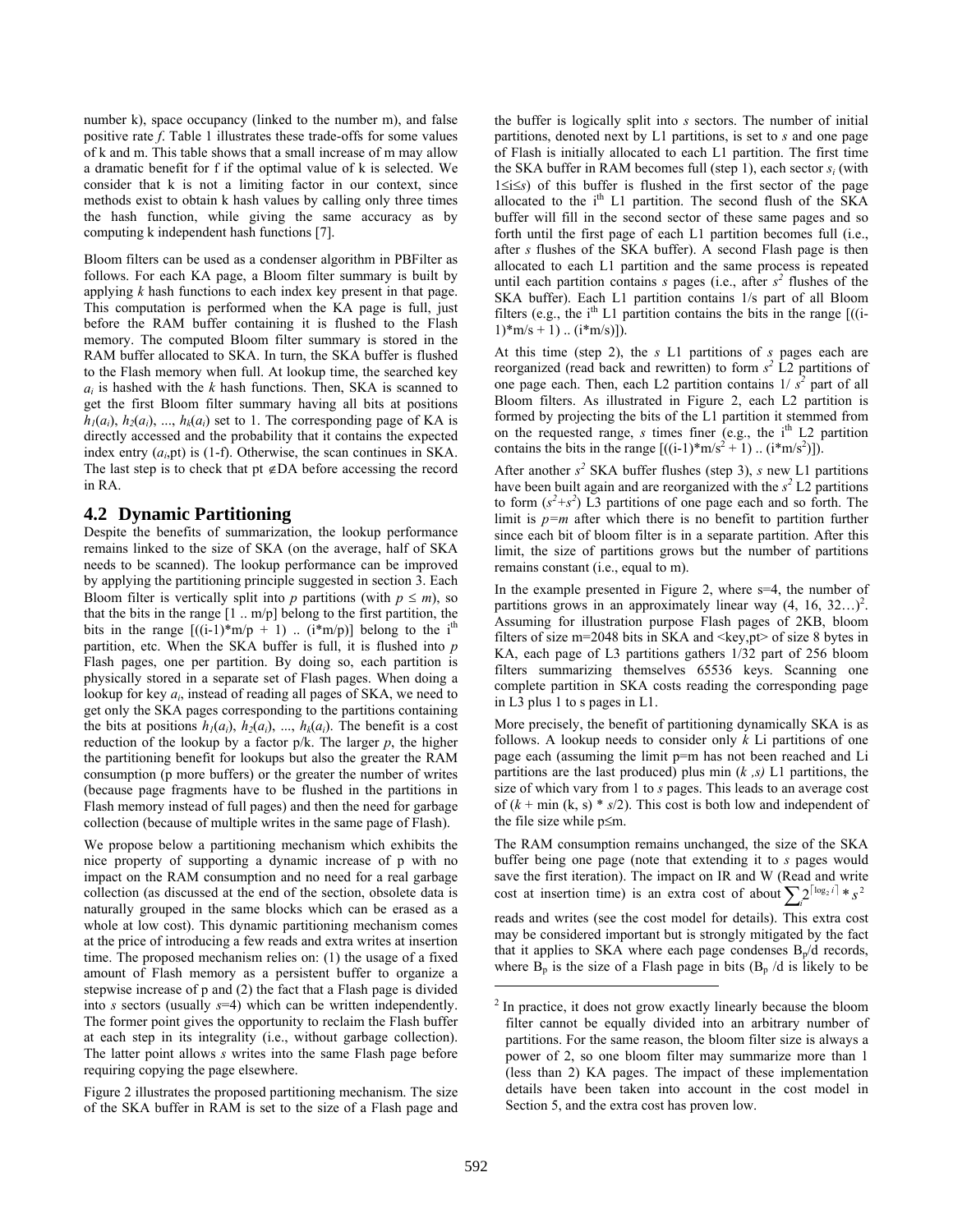greater than 1000). Section 5 will show that this extra cost is actually low compared to existing indexing techniques. Section 5 will also show the low impact of partitioning on the Flash usage for the same reason, that is the high compression ratio obtained by Bloom filters making SKA small with respect to KA.



**Figure 2. Dynamic partitioning** 

At the end of each step i, and after Li partitions have been built, the Flash buffer hosting L1 partitions and the pages occupied by Li-1 partitions can be reclaimed. Reclaiming a set of obsolete pages stored in the same block is far more efficient than collecting garbage crumbs spread over different pages in different blocks. The distinction between garbage reclamation and garbage collection is actually important. Garbage collection means that active pages present in a block elected for erasure must be moved first to another block. In addition, if at least one item is active in a page, the complete page remains active. In methods like BFTL, active index units can be spread over a large number of pages in an uncontrolled manner. This generates a worst situation where many pages remain active while they contain few active index units and these pages must be often moved by the garbage collector. PBFilter never generates such situations. The size of the Flash buffer and of the  $\overline{L}_i$  partitions is a multiple of  $s^2$  pages and these pages are always reclaimed together. Blocks are simply split in areas of  $s^2$  pages and a block is erased when all its areas are obsolete.

## **4.3 Hash then Partition**

As stated above, the benefit of partitioning is a cost reduction of the lookup by a factor  $p/k$ . The question is whether this factor can still be improved. When doing a lookup for key  $a_i$  in the current solution, the probability that positions  $h_1(a_i)$ ,  $h_2(a_i)$ , ...,  $h_k(a_i)$  fall into a number of partitions less than *k* is low, explaining the rough estimate of the cost reduction by the factor  $p/k$ . This situation could be improved by adding a hashing step before building the Bloom filters. Each Bloom filter is split into *q* buckets by a hash function  $h_0$  independent of  $h_1$ ,  $h_2$ , ...,  $h_k$ . Each time a new key is inserted in KA,  $h_0$  is applied first to determine the right bucket, then  $h_1, h_2, ..., h_k$  are computed to set the corresponding bits in the selected bucket. This process is similar as building *q* small Bloom filters for each KA page. The experiments we conducted led to the conclusion that *q* must remain low to avoid any negative impact on the false positive rate. Thus, we select  $q = s$  (with *s* usually equals to 4). The benefit of this initial hashing is guaranteeing that the *k* bits of interest for a lookup always fall into the same L1 partition, leading to an average cost of  $(k + s/2)$  for scanning SKA.

## **4.4 An Illustration of Hashed PBFilter**

Now let us illustrate the key insertion and lookup processes of hashed PBFilter through an example (Figure 3). As pointed above, we set q=s=4 and m=2048, while supposing the size of  $\langle \text{key}, \text{pt} \rangle$ is 8 bytes and the size of a page is 2048 bytes. To simplify the calculation, we use only 3 hash functions to build the bloom filters, denoted by  $h_1$ (key),  $h_2$ (key) and  $h_3$ (key). The hash function used in the pre-hashing step is denoted by  $h_0(key)$ .

When the first key key1 is inserted, the hash bucket number is determined first by using  $h_0$ , and then  $h_1$ ,  $h_2$  and  $h_3$  are computed. Suppose that:  $h_0(key1) = 0$ ,  $h_1(key1) = 1$ ,  $h_2(key1) = 201$ , and  $h_3(key1) = 301$ . Accordingly, the 1<sup>st</sup>, 201<sup>st</sup> and 301<sup>st</sup> bits in bucket 0 (the first 512 bits) of the first bloom filter bloom1 are set to 1 (Status 1 in Figure 3).

After inserting 2048 keys, the SKA buffer is full with 8 bloom filters (each bloom filter summarizes one KA page which contains  $256 \leq$ key, pt> entries), so the bloom filters are partitioned and flushed into the L1 partitions: the first 512 bits (bucket 0) of each bloom filter are written into the first sector of page  $P_{01}$ , the second 512 bits (bucket 1) of each bloom filter are written into the first sector of page  $P_{11}$ , and so on (Status 2).

After inserting 32768 keys, the L1 partition pages are full, so the bloom filters are repartitioned into smaller pieces forming L2: the first 128 bits of all 128 bloom filters are written into the first L2 partition P1, the second 128 bits of all 128 bloom filters are written into the second L2 partition P2, and so forth (Status 3).

After inserting 65536 keys, the new L1 partitions are full again,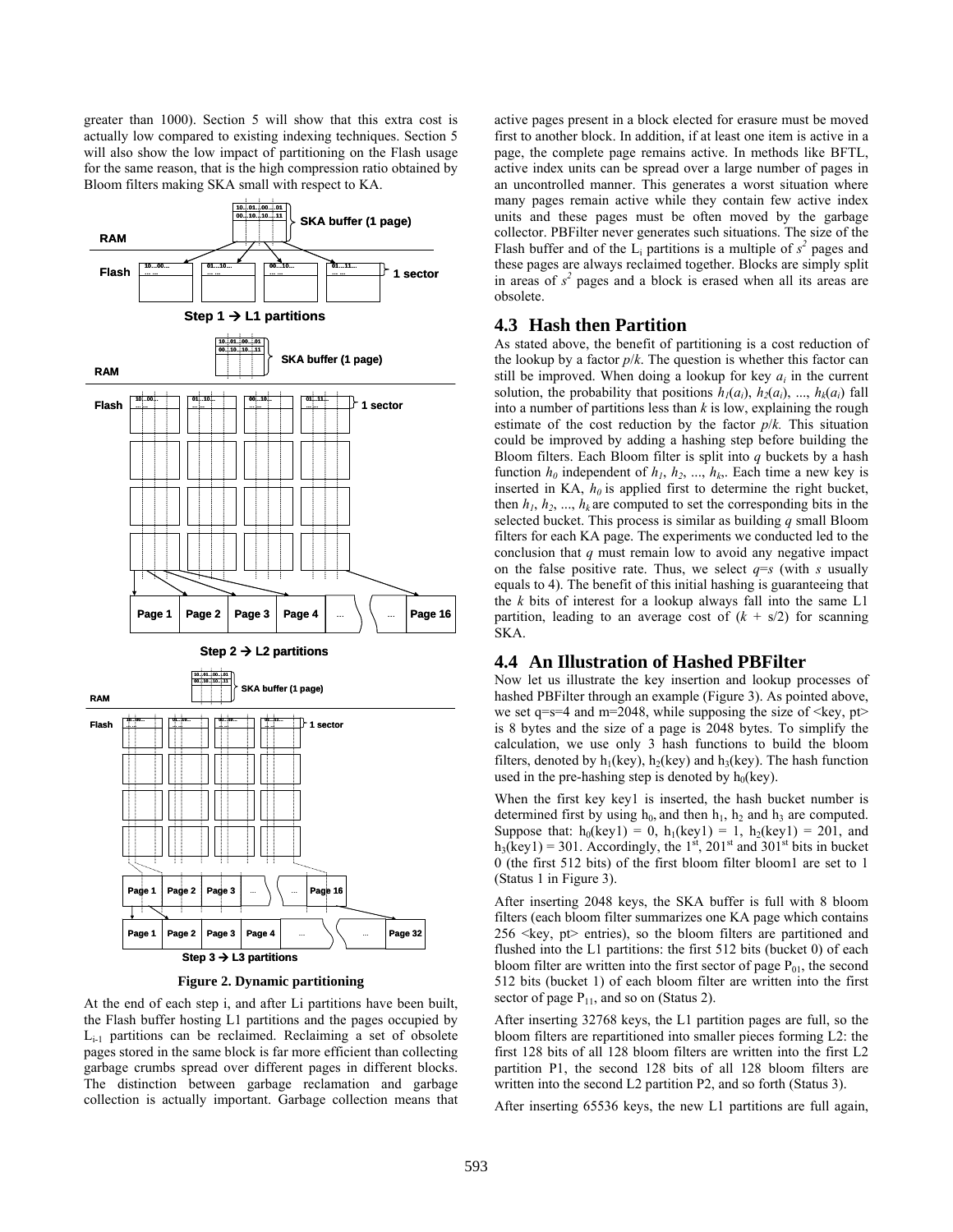so the bloom filters are repartitioned once more into ever smaller pieces forming L3: the first 64 bits of all 256 bloom filters (128 from the L2 partitions and 128 from the L1 partitions) are written into the first L3 partition P1', the second 64 bits of all 256 bloom filters are written into the second L3 partition P2', and so forth (Status 4).



Status 4: bloom 1 is in L3 partitions

**Figure 3. Storage status changing of a bloom filter** 

Now the bloom filters have been partitioned three times and have produced 32 L3 partitions each containing 64 bits of each bloom filter. Note that each of the L3 partitions still belongs to a single hash bucket set by  $h_0$ : the first 8 pages belong to bucket 0, the second 8 pages belong to bucket 1, and so on.

At this time, the process for looking up key1 is as follows. First, compute the hash functions to locate the required bit positions:  $h_0(\text{key1}) = 0$ ,  $h_1(\text{key1}) = 1$ ,  $h_2(\text{key1}) = 201$ , and  $h_3(\text{key1}) = 301$ , which means that, the  $1^{st}$ ,  $201^{st}$ , and  $301^{st}$  bit positions of bucket 0 should be checked. In the L3 partitions, the three bit positions are stored in P1', P4' and P5' respectively, so only these pages have to be loaded into RAM. In this case, key1 will be found by only checking these pages. In other cases, if the searched key is not found in the L3 partitions, the current L1 partitions must be checked also: instead of scanning all the L1 partitions, only the pages in the corresponding bucket need to be checked (at most s pages), for example, if  $h_0(key) = 1$ , only  $P_{11}$ ,  $P_{12}$ ,  $P_{13}$  and  $P_{14}$  are scanned if they are not empty.

#### **4.5 Deletes and Updates**

PBFilter has been preliminary designed to tackle applications where insertions are more frequent and critical than deletes or updates. This characteristic is common in the embedded context. For instance, deletes and updates are proscribed in medical folders and many other administrative folders for legal reasons. Random deletes and updates are also meaningless in several applications dealing with historical personal data, audit data or sensed data. Note that cleaning history to save local space differs from deleting/updating randomly elements. While the latter impose to deal with a large DA area, the former can be easily supported. Indeed, cleaning history generates bulk and sequential deletes of old data. A simple low watermark mechanism can isolate the data related in RA, KA and SKA to be reclaimed together.

Let us now consider a large number of random deletes and updates enlarging DA and thereby decreasing the lookup performance. The solution to tackle this situation is to index DA itself using the same strategy, that is building bloom filters on the content of DA pages and partitioning them. The lookup cost being non linear with the file size, there is a great benefit to keep a single DA area for the complete database rather than one per file. This will bound the extra consumption of RAM to s more buffers for the whole architecture. The extra cost in Flash memory is again strongly limited by the high compression ratio of bloom filters. As section 5 will show, the lookup cost is kept low, though roughly multiplied by a factor 2 with high update/delete rate.

## **5. PERFORMANCE EVALUATION**

The first objective of this section is to study how traditional B+Tree, batch methods and PBFilter perform in the embedded context. To allow a fair comparison between the approaches and isolate the FTL cost indirectly paid by batch methods and B+Tree, we introduce a precise analytical cost model. The results are more easily interpretable than real measurements performed on an opaque firmware. These results show that, while B+Tree and batch methods can slightly outperform PBFilter in some situations, PBFilter is the sole method to meet all requirements of an embedded context. Then, this section discusses how PBFilter can be tuned in a co-design perspective. Finally, preliminary performance measurements conducted on a specific hardware platform are given for illustrative purpose.

#### **5.1 Analytical Performance Comparison**

#### *5.1.1 Indexing Methods under Test*

As stated above, the objective is not to perform an exhaustive comparison of all Flash-based indexing methods, considering that only PBFilter has been specifically designed to cope with embedded constraints. The comparison will then concentrate on opposite approaches (traditional, batch, Summarization & Partitioning), rather than focusing on variations. Regular B+Tree running on top of FTL, denoted by BTree hereafter, is considered as a good representative of traditional disk-based indexing methods running on Flash memory with no adaptation. BFTL [18] is selected as a good, and probably best known, representative of batch methods. To better understand the impact of (not) bounding the log size in batch methods, we consider two variations of BFTL: BFTL1 with no compaction of the node translation table and BFTL2 with the periodic compaction of the node translation table suggested in [18]. The Bloom filter instantiation of PBFilter, denoted by PBF hereafter, is so far the unique representative of Summarization & Partitioning methods.

The performance metrics used to compare these methods are those introduced in Section 2.3, namely: RAM (RAM consumption in KB), R (average number of page reads to lookup a key), IR (total number of page reads to insert N records), W (total number of page writes to insert N records), VP (total number of valid Flash pages) and OP (total number of obsolete Flash pages).

#### *5.1.2 Parameters and Formulas*

The parameters and constants used in the analytical model are listed in Table 2 and Table 3, respectively.

Table 4 contains basic formulas used in the cost model and the cost model itself is presented in Table 5. To make the formulas as precise as possible, we use Yao's Formula [20] when necessary.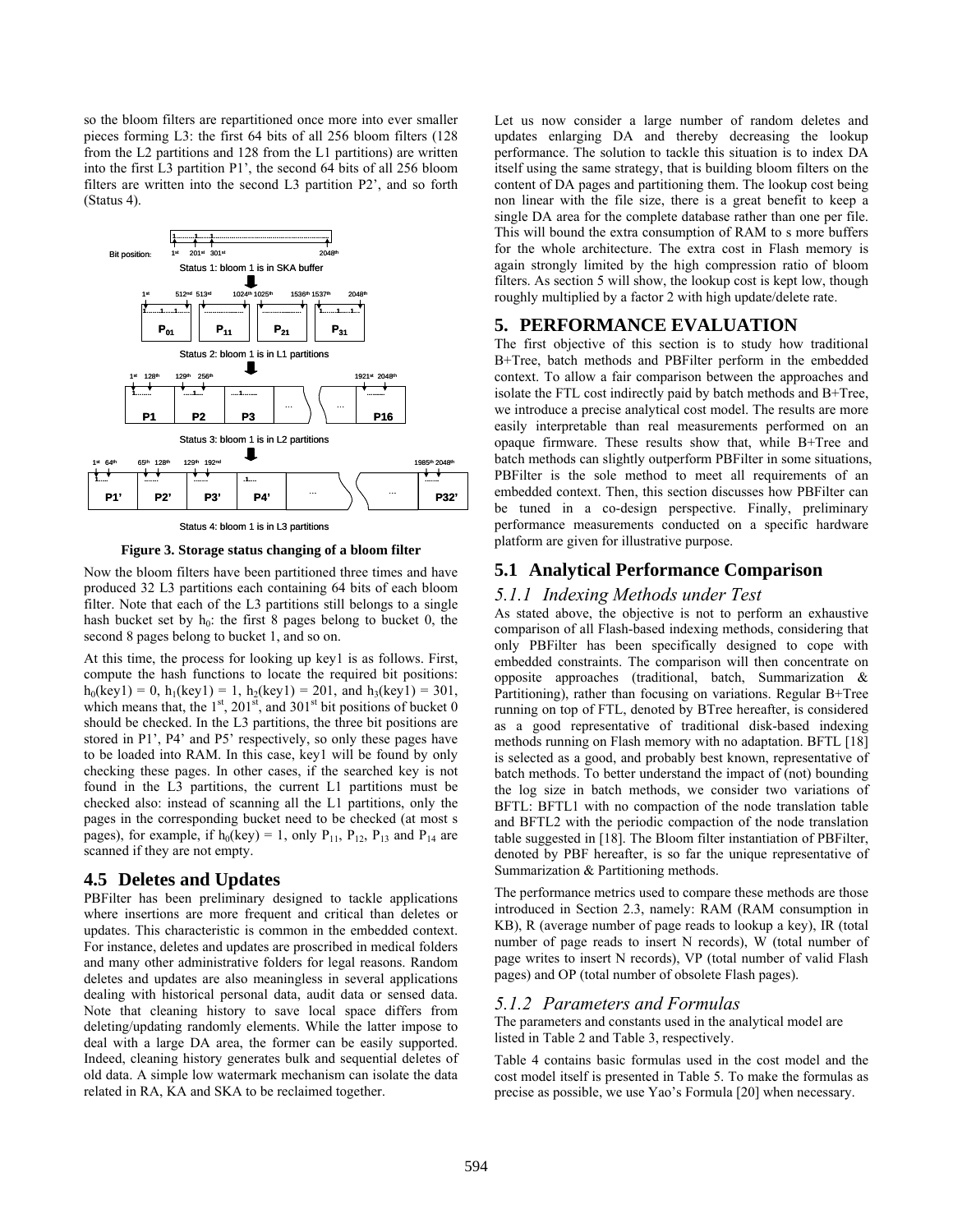- *Yao's Formula: Given n records grouped into m blocks (1<m≤n), each contains n/m records. If k records (k≤n-n/m) are randomly selected, the expected number of blocks hit is:* 

$$
Yao(n,m,k) = m \times \left[1 - \prod_{i=1}^{k} \frac{nd - i + 1}{n - i + 1}\right], where \, d = 1 - 1/m
$$

**Table 2. Parameters for the analytical model** 

| Param | <b>Signification</b>                                    |
|-------|---------------------------------------------------------|
| N     | Total number of inserted records                        |
| Sk    | Size of the primary key (in bytes)                      |
| R     | Number of buffer pages in RAM                           |
|       | Maximum size of a node translation table list in BFTL2  |
|       | Value of m/n in Bloom filter (see Table 1 for examples) |
| k     | Number of hash functions used by Bloom filter           |

**Table 3. Constants for the analytical model**

| <b>Constants</b> | <b>Signification</b>                        |
|------------------|---------------------------------------------|
| $Sr=4$ (bytes)   | Size of a physical pointer                  |
| fb= $0.69$       | Average fill factor of B+Tree [19]          |
|                  | Expansion factor of flash storage           |
| $\beta = 2$      | caused by the buffering policy in BFTL [18] |
| $Sp=2048(bytes)$ | Size of a Flash page                        |

## *5.1.3 Performance Comparison*

We first compare the four methods under test on each metric with the following parameter setting:  $N=1$  million records,  $Sk=12$ ,  $C=5$ for BFTL2 (a medium value wrt [18]), and B=7, d=16, k=7 for PBF (which correspond also to medium values). The results are shown in Figures  $4(a)$  to  $4(e)$ .

BTree exhibits an excellent lookup performance and consumes little RAM but the price to pay is an extremely high write cost and consequently a very high number of obsolete pages produced (OP). Hence, either the Flash memory usage will be very poor or the garbage collection cost very high. Considering that writes are more time and energy consuming than reads, BTree adapt poorly Flash storage whatever the environment (embedded or not)<sup>3</sup>.

BFTL has been primarily designed to decrease the write cost incurred by BTree and Figures 4(c) and 4(e) show the benefit. BFTL1 exhibits the highest benefit in terms of writes and Flash memory usage. However, it incurs an unacceptable lookup cost and RAM consumption given that the node translation lists are not bounded. The IR cost is also very high since each insertion incurs a traversal of the tree. By bounding the size of the node translation lists, BFTL2 exhibits a much better behaviour for metrics R, IR and RAM (though RAM remains high wrt embedded constraints) at the expense of a higher number of writes (to refresh the index nodes) and a higher Flash memory consumption (BFTL mixing valid and obsolete data in the same Flash pages). To better capture the influence of the log size in batch methods, we vary parameter C in Figure 4(f), keeping the preceding values for the other parameters, and study the influence on metrics W, VP and OP. As expected, W and OP (which equals to W) decrease as C increases since the tree reorganizations

 $\overline{a}$ 

become less frequent (VP stays equal to 0), up to reach the same values as BFTL1 (equivalent to an infinite C). Conversely, R and RAM grows linearly with C (e.g.,  $R=105$  and RAM=2728 when C=30, as shown by formula in Table 5). Trading R and RAM for W and OP is common to all batch methods but there is no tradeoff which exhibits acceptable values for RAM, W and OP altogether to meet embedded constraints (Low\_RAM, Low Energy, Low Storage). Even FlashDB [16] which dynamically takes the best of BTree and BFTL according to the query workload cannot solve the equation.

Though slightly less efficient for lookups than BTree and even BFTL2 when the update/delete rate is high (figure 4(a) shows that metric R for PBF ranges from 10 without update up to 22 with 100% updates)<sup>4</sup>, PBF is proved to be the sole indexing method to meet all embedded constraints at once. In this setting, PBF exhibits excellent behaviour in terms of IR, W, VP and OP while the RAM consumption is kept very low. Note that if the RAM constraint is extremely high, the granularity of the buffer could be one sector, as explained in Section 3 and 4.2, leading to a total RAM consumption of  $3.5KB^5$ .

The point is to see whether the same conclusion can be drawn in other settings, and primarily for larger files where sequential methods like PBF are likely to face new difficulties. Figures 4(g) to 4(i) analyse the scalability of BFTL and PBF on R, W and RAM varying N from 1 million up to 7 million records, keeping the initial values for the other parameters (Figures  $4(g)$  and  $4(i)$ ) use a logarithmic scale for readability). BTree is not further considered considering its dramatically bad behaviour in terms of W and OP.

BFTL2 scales better than PBF in terms of R and even outperforms PBF for N greater than 2.5 million records (though R performance of PBF remains acceptable). However, BFTL2 scales very badly in terms of W. BFTL1 scales much better in terms of W but exhibits unacceptable performance for R and RAM. Unfortunately, PBF scales also badly in terms of W. Beyond this comparison which shows that efficient Flash-based method for indexing very large files still need to be invented, let us see if the scalability of PBF can be improved to cover the requirements of most embedded applications. Actually, the cost of repartitioning becomes dominant for large N and repartitioning occurs at every Flash buffer overflow. A solution for large files is then to increase the size of the Flash buffer hosting the L1 partitions under construction. The comparison between PBF1 and PBF2 on Figure 4(i) shows the benefit of increasing the Flash buffer from 16 pages for PBF1 (that is 4 L1 partitions of 4 pages each) to 64 pages for PBF2 (16 L1 partitions of 4 pages each). Such increase does not impact metric R since the number of reads in L1 partitions does not depend on the number of partitions but of their size (which we keep constant). The RAM impact sums up to 12 more buffers for SKA, but this number can be reduced to only 3 pages by organizing the buffers by sectors. Hence, PBF can accommodate gracefully rather large embedded files (a few millions tuples) assuming the RAM constraint is slightly relaxed (a co-design choice).

 $\overline{a}$ 

<sup>&</sup>lt;sup>3</sup> The same conclusion can be drawn for other traditional indexing techniques applied to Flash with no adaptation. E.g., for hashing, either the number of buckets is kept very small so that a RAM buffer can be allocated to each and R is very bad (because of the bucket size) or the number of buckets is very high and RAM is very high too.

<sup>4</sup> Note that the R cost for BFTL and BTree neglects the FTL address translation cost which may be high (usually a factor 2 to 3).

 $5$  For the sake of simplicity, the formulas of the cost model consider the granularity of buffers to be one page.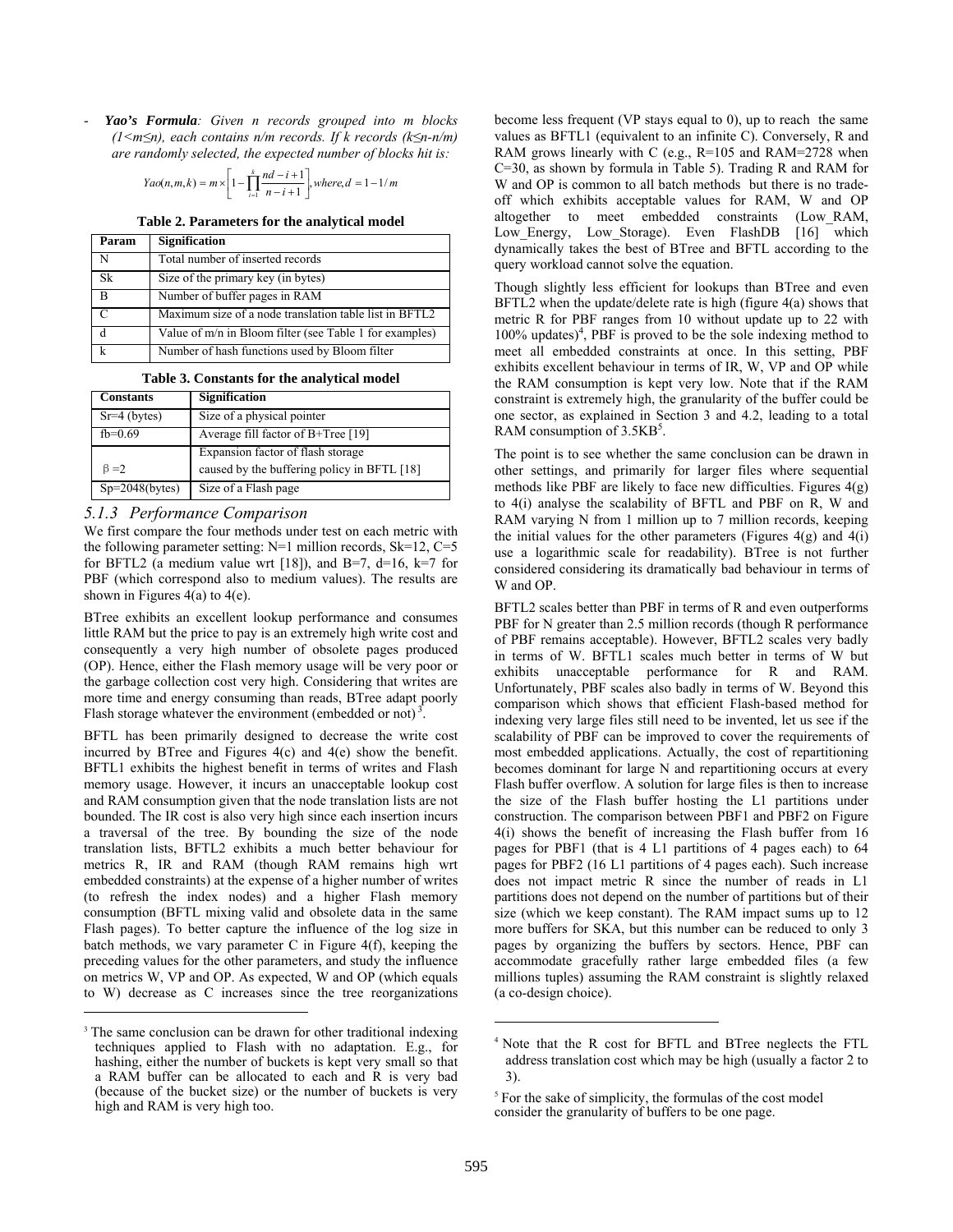| <b>Vars</b>                                                   | <b>Annotations</b>                                                                                   | <b>Expressions</b>                                                                                                                                                                                                                                                       |  |  |
|---------------------------------------------------------------|------------------------------------------------------------------------------------------------------|--------------------------------------------------------------------------------------------------------------------------------------------------------------------------------------------------------------------------------------------------------------------------|--|--|
| Common formulas                                               |                                                                                                      |                                                                                                                                                                                                                                                                          |  |  |
| M                                                             | Number of index units (IUs) in each page [Note1]                                                     | $Sp/(Sk + 5 * Sr)$ for BFTL1&2, $[Sp/(Sk + Sr)]$ for others                                                                                                                                                                                                              |  |  |
| Formulas specific to Tree-based methods (Btree, BFTL1, BFTL2) |                                                                                                      |                                                                                                                                                                                                                                                                          |  |  |
| ht                                                            | Height of B+Tree                                                                                     | $\log_{f^{b^*M+1}} N$                                                                                                                                                                                                                                                    |  |  |
| Nn                                                            | Total number of B+Tree nodes after N insertions                                                      | $\sum^{ht} \Bigl[ \text{N}/((fb * M) (fb * M + \text{I})^{\textit{i}-\text{l}}) \Bigr]$                                                                                                                                                                                  |  |  |
| Ns                                                            | Number of splits after N insertions                                                                  | Nn-ht                                                                                                                                                                                                                                                                    |  |  |
| L                                                             | Average number of buffer chunks that the IUs from<br>the same B+Tree node are distributed to [Note2] | Yao(N, $N/(fb*M*B)$ , $fb*M$ ) for BTree,<br>Yao(N, $\beta^*N/(M^*B)$ , fb*M) for BFTL1&2,                                                                                                                                                                               |  |  |
| α                                                             | Number of index units of a logical node stored in a<br>same physical page [Note3]                    | $fb*ML$                                                                                                                                                                                                                                                                  |  |  |
| Nc                                                            | Number of compactions for each node in BFTL2                                                         | $(L-1)/(C-1)$                                                                                                                                                                                                                                                            |  |  |
| Formulas specific to PBF                                      |                                                                                                      |                                                                                                                                                                                                                                                                          |  |  |
| $N_{KA}$                                                      | Total number of pages in KA                                                                          | N/M                                                                                                                                                                                                                                                                      |  |  |
| Sb                                                            | Size of a bloom filter (bits)                                                                        | $2^{\lceil \log_2(M^*d) \rceil}$                                                                                                                                                                                                                                         |  |  |
| Mb                                                            | Number of bloom filters in a page                                                                    | $ Sp * 8 / Sb $                                                                                                                                                                                                                                                          |  |  |
| M1                                                            | Number of <key, pinter=""> pairs contained by one<br/>bloom filter</key,>                            | Sb/d                                                                                                                                                                                                                                                                     |  |  |
| Nr                                                            | Total number of partition reorganizations [Note4]                                                    | $\sqrt{\left[N_{\kappa 4}/Mb\right]/(L1*s)}$                                                                                                                                                                                                                             |  |  |
| Pf                                                            | Number of last final partitions                                                                      | $L1 * S * 2^{\lceil \log_2(Nr\% (Sb/L1/s) \rceil}, \text{ if Nr>0, else } \text{Pf}=0$                                                                                                                                                                                   |  |  |
| $N_{FB}$                                                      | Number of pages occupied by the final valid blooms                                                   | $\left[ N / (Sp * 8 * M1) \right] * Sb + Pf + \left[ \left( \left[ N_{K4} / Mb \right] \right] \right] \mod (L1 * s) / s \right] * s$                                                                                                                                    |  |  |
| $N_{E}$                                                       | Total number of pages which can be erased                                                            | $\left\lfloor N/(Sp * 8 * M) \right\rfloor * \left\lfloor \sum_{i=1}^{8 \delta/(L!^*s)} (2^{\lceil \log_2(i-l) \rceil} * L! * s) \right\rfloor + \left\lfloor \sum_{i=2}^{8 \delta/(L!/s)} (2^{\lceil \log_2(i-l) \rceil} * L! * s) \right\rfloor + Nr * L! * s$         |  |  |
| [Note1]<br>[Note2]                                            |                                                                                                      | In BFTL, there are five pointers in each Index Unit (data_ptr, parent_node, identifier, left_ptr, right_ptr), explaining factor 5.<br>Yao's formula is used here to compute how many buffer chunks (1 buffer chunk containing B pages) that fb*M records are distributed |  |  |

#### **Table4. Basic formulas of the analytical model**

to, which is the average length of the lists in node translation table for BFTL1. [Note3] The IUs from the same logical node are stored in different physical pages, so we divide the total number of IUs (fb\*M) by the total number of physical pages to get the average number of IUs stored in the same physical page.

[Note4] L1 denotes the number of pages in each initial L1 partition and L1\*s is the size of the Flash buffer used to manage them.

|  |  | Table 5. Final formulas of the analytical model |  |
|--|--|-------------------------------------------------|--|
|  |  |                                                 |  |

|                                                                                                                                                                                                                                                                                                                                                                                                                                                                                                                                                                                                                                                                                                                                                                                                                                  | <b>Metrics</b> \Methods | <b>BTree</b>     | <b>BFTL1</b>                                                                       | <b>BFTL2</b>                                                                                                              | <b>PBF</b>                                                                                                                                                                                                                                                                                                                                                                                                                                                                                                                                                                                                                                                                                                                                                                          |
|----------------------------------------------------------------------------------------------------------------------------------------------------------------------------------------------------------------------------------------------------------------------------------------------------------------------------------------------------------------------------------------------------------------------------------------------------------------------------------------------------------------------------------------------------------------------------------------------------------------------------------------------------------------------------------------------------------------------------------------------------------------------------------------------------------------------------------|-------------------------|------------------|------------------------------------------------------------------------------------|---------------------------------------------------------------------------------------------------------------------------|-------------------------------------------------------------------------------------------------------------------------------------------------------------------------------------------------------------------------------------------------------------------------------------------------------------------------------------------------------------------------------------------------------------------------------------------------------------------------------------------------------------------------------------------------------------------------------------------------------------------------------------------------------------------------------------------------------------------------------------------------------------------------------------|
| $\bf{R}$                                                                                                                                                                                                                                                                                                                                                                                                                                                                                                                                                                                                                                                                                                                                                                                                                         | [Note1]                 | ht               | $(ht-1)*L+L/2$                                                                     | $(ht-1)*C+C/2$                                                                                                            | $R1+R2+[f*N_{K4}*[M/M]/2]+R3$                                                                                                                                                                                                                                                                                                                                                                                                                                                                                                                                                                                                                                                                                                                                                       |
| W                                                                                                                                                                                                                                                                                                                                                                                                                                                                                                                                                                                                                                                                                                                                                                                                                                | [Note2]                 | $N/\alpha + 2Ns$ | $\beta$ *N/M + $\beta$ *Ns/2                                                       | W <sub>1</sub>                                                                                                            | $N_{KA} + N_{FB} + N_E$                                                                                                                                                                                                                                                                                                                                                                                                                                                                                                                                                                                                                                                                                                                                                             |
| IR                                                                                                                                                                                                                                                                                                                                                                                                                                                                                                                                                                                                                                                                                                                                                                                                                               | [Note3]                 | IR1              | IR <sub>2</sub>                                                                    | IR <sub>3</sub>                                                                                                           | $N_F$                                                                                                                                                                                                                                                                                                                                                                                                                                                                                                                                                                                                                                                                                                                                                                               |
| RAM                                                                                                                                                                                                                                                                                                                                                                                                                                                                                                                                                                                                                                                                                                                                                                                                                              | [Note4]                 | $B*Sp/1024$      | $(Nn*L*Sr+B*Sp)/1024$                                                              | $(Nn*C* Sr+B*Sp)/1024$                                                                                                    | $B*Sp/1024$                                                                                                                                                                                                                                                                                                                                                                                                                                                                                                                                                                                                                                                                                                                                                                         |
| $\overline{\mathbf{v}}$                                                                                                                                                                                                                                                                                                                                                                                                                                                                                                                                                                                                                                                                                                                                                                                                          | [Note5]                 | Nn               | W                                                                                  | W                                                                                                                         | $N_{KA} + N_{FB}$                                                                                                                                                                                                                                                                                                                                                                                                                                                                                                                                                                                                                                                                                                                                                                   |
| OP                                                                                                                                                                                                                                                                                                                                                                                                                                                                                                                                                                                                                                                                                                                                                                                                                               | [Note5]                 | W-Nn             | $\theta$                                                                           | $\theta$                                                                                                                  | $N_{E}$                                                                                                                                                                                                                                                                                                                                                                                                                                                                                                                                                                                                                                                                                                                                                                             |
| Where, IR1 = Ns*(fb*M/2) + $\sum_{i=1}^{h t-2} i$ * ((fb*M)((fb*M+1) <sup>i</sup> – (fb*M+1) <sup>i-1</sup> )+1)+(ht-1)*(N-(fb*M)(fb*M+1) <sup>h-2</sup> )<br>IR2 = Ns*(fb*M/2) + $\sum_{i=1}^{h t-2} i$ *L*((fb*M)((fb*M+1) <sup>i</sup> – (fb*M+1) <sup>i-1</sup> )+1)+(ht-1)*L*(N-(fb*M)(fb*M+1)<br>$IR3 = Ns*(fb*M/2) + \sum_{h=2}^{h=2} i* C*((fb*M)((fb*M+1)^{i} - (fb*M+1)^{i-1}) + 1) + (ht-1)* C*(N-(fb*M)(fb*M+1)^{h-2})$<br>$\mathbf{W1} \!=\! \beta \ ^*\mathbf{N}/\mathbf{M} + \beta \ ^*\mathbf{N_S}/2 + \beta \ ^*\mathbf{Nn^*} \sum_{\sim}^{N_C-1} (\alpha C \!+\! i \ ^*\! (\alpha C \!-\! 1))/\mathbf{M}$<br>$R1 = \left[ (N_{FB} - Pf)/N_{FB} \right] * \left[ ((N_{FB}^{-1}/L1) \mod s)/2 \right]$ , $R2 = \left[ Yao(Sb/s, Pf/s, k) \right]$ , $R3 = \left[ N/(Sp * 8 * M2)/2 \right] * Yao(Sb/s, Sb/s, k)$ |                         |                  |                                                                                    |                                                                                                                           |                                                                                                                                                                                                                                                                                                                                                                                                                                                                                                                                                                                                                                                                                                                                                                                     |
|                                                                                                                                                                                                                                                                                                                                                                                                                                                                                                                                                                                                                                                                                                                                                                                                                                  |                         |                  | PBF, it integrates the cost to read the partitions to be merged at each iteration. | lookup in the final and initial partitions and the cost to access (KA), including the overhead caused by false positives. | [Note1] For BTree, we did not consider the additional I/Os of going through the FTL indirection table. For BFTL1&2, loading a node requires<br>traversing, in the node translation table, the whole list of IUs belonging to this node and accessing each in Flash. In PBF, the read cost comprises: the<br>[Note2] For BTree, the write cost integrates the copy of the whole page for every key insertion (2 times more for splits). BFTL methods also need<br>data copy when doing splits and the write cost of BFTL2 integrates the cost of periodic reorganizations. The write cost for PBF is self-explanatory.<br>[Note3] For Tree-based methods, the IR cost integrates the cost to traverse the tree up to the target leaf and the cost to read the nodes to be split. For |

[Note4] RAM comprises the size of the data structures maintained in RAM plus the size of the buffers required to read/write the data in Flash. [Note5] VP+OP is the total number of pages occupied by both valid and stale index units. In BFTL1&2, OP=0 simply because stale data are mixed with valid data. By contrast, stale data remain grouped in BTree and PBF. In BTree, this good property comes at a high cost in terms of OP.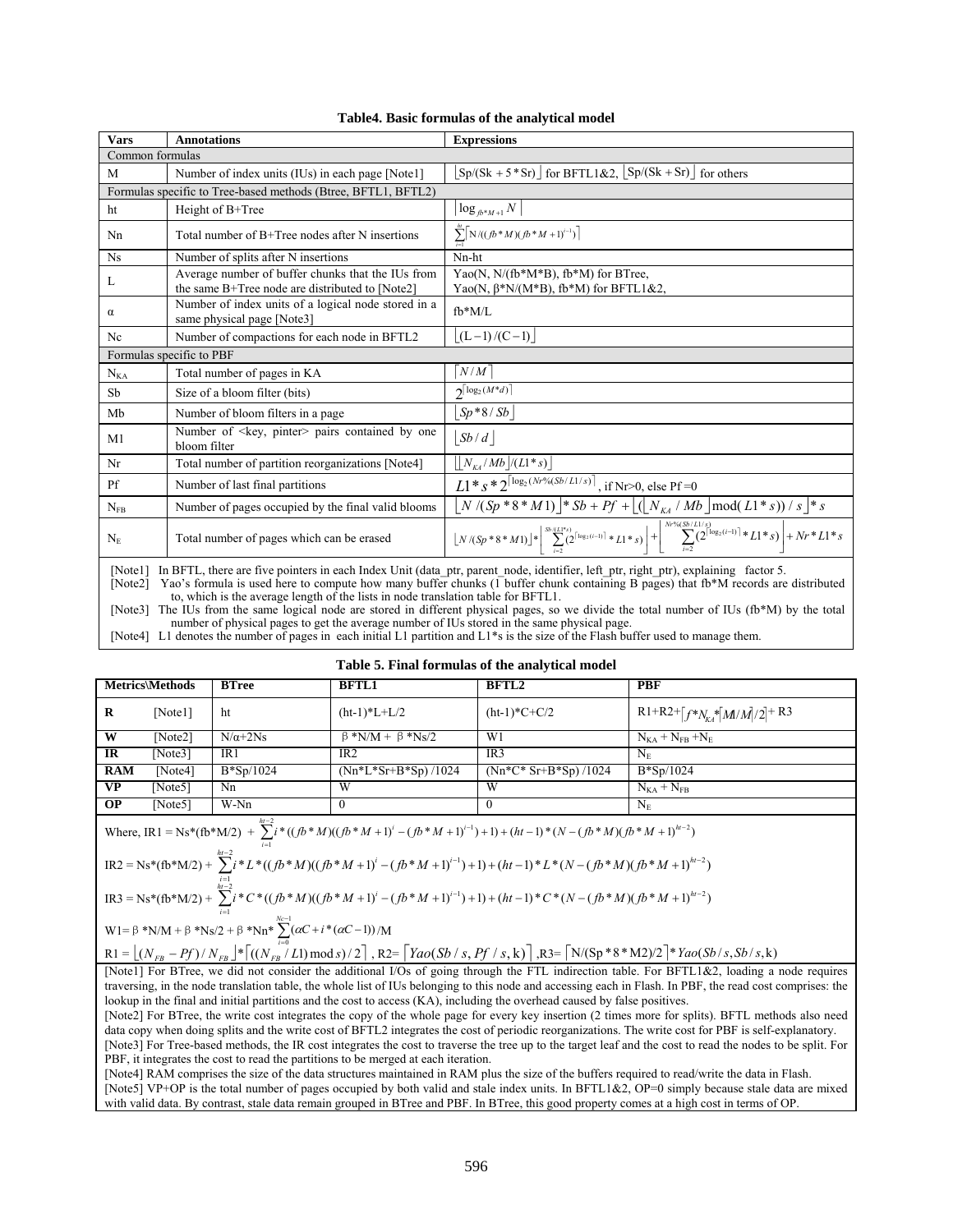

# **Figure 4. Evaluation results**

## *5.1.4 About Frequent Deletions*

As shown is Figure 4(a), large number of random deletions or updates degrades the lookup performance of PBFilter because of the search in DA. Figure  $4(i)$  shows more precisely the impact of random updates/deletions on metric R when there are 1 million valid tuples. It grows with the update rate (number of updates/number of valid tuples) slowly thanks to DA indexing (e.g., for an update rate of 100%,  $R = 22$ ). This confirms the benefit to build a single DA area for the complete database if RAM buffers needs to be saved.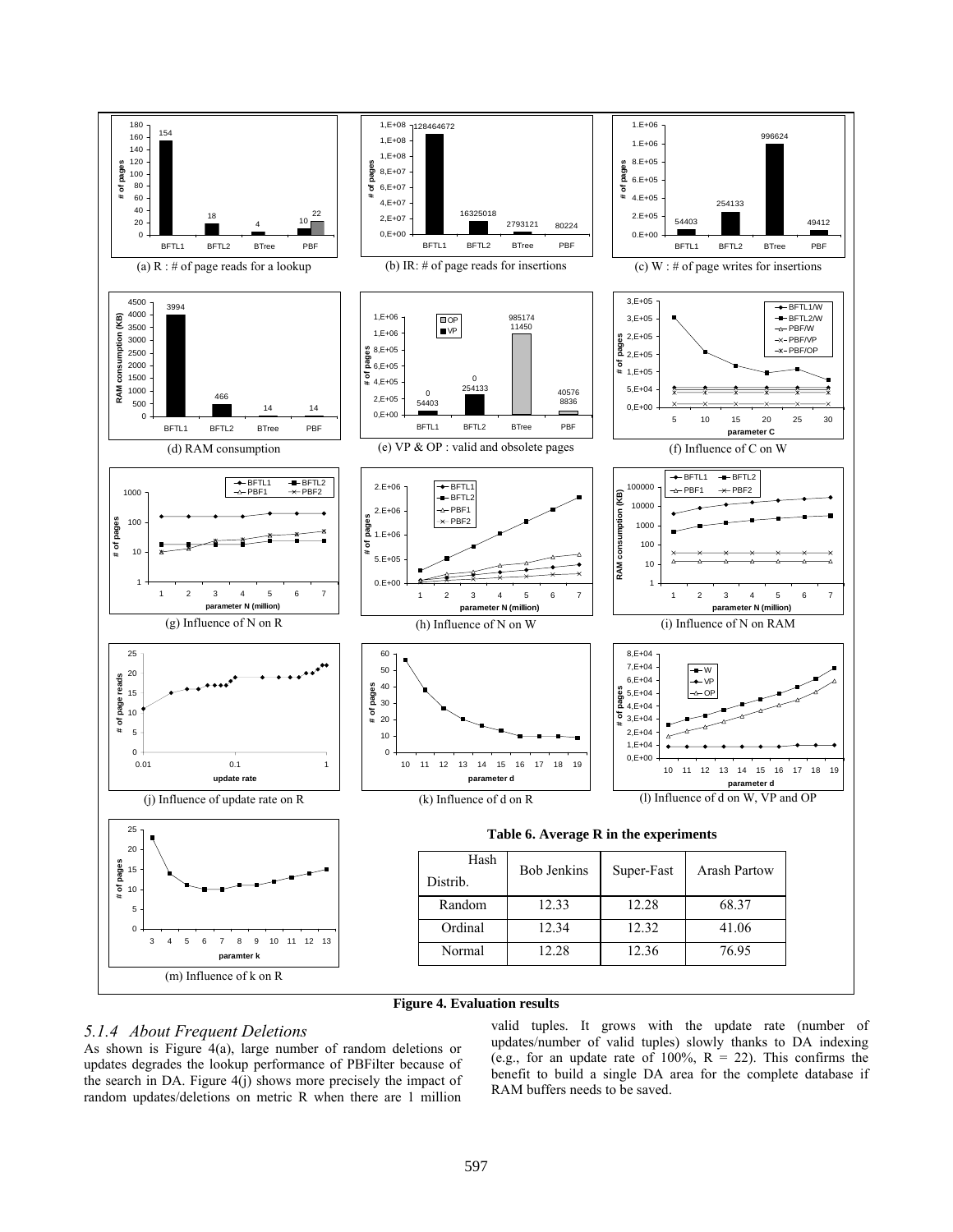# **5.2 PBFilter Adaptability and Predictability**

Tuning parameters d and k used to build the Bloom filters in PBF determines the quality of the summarization (false positive rate), the size of the summary and then the partitioning cost with a direct consequence on metrics R, W, VP and OP. This makes PBF adaptable to various situations and brings high opportunities in terms of co-design, assuming the consequences of tuning actions can be easily predicted and quantified.

Figure 4(k) shows the influence of *d* on R with the other parameters set to the previous values: N=1million, Sk=12, B=7,  $k=7$ . As expected, the bigger *d*, the smaller the false positive rate and then the better R. At the same time, larger Bloom filters increase the frequency of repartitioning and then increase W and OP in the proportion shown in Figure 4(l). The impact on VP is however very limited because of the small size of SKA compared to KA (e.g., for d=16 and k=7,  $|SKA|/|KA| = 0.1$ ). Figure 4(m) shows the influence of  $k$  on R with  $d=16$ . The bigger k, the better R, up to a given threshold. This threshold is explained by the Bloom filter principle itself (see formula in Section 4.1 showing that there is an optimal value for k beyond which the false positive rate increases again) and by the fact that a bigger k means scanning more partitions in SKA, a benefit which must be compensated by lower accesses in KA.

As a conclusion, *d* introduces a very precise trade-off between R and W, VP, OP, allowing adapting the balance between these metrics to the targeted application/platform tandem. The choice of *k* under a given *d* should minimize  $i^*k+f^*|KA|/2$ , where *i* is the number of pages in each final partition.

To illustrate this tuning capability, let us come back to the management of large files. Section 5.1.3 presented a solution to increase PBF scalability in terms of W. The scalability in terms of R can be also a concern for some applications. The decrease of R performance for large files is due to the increase of the number of pages in each final partition and of the average accesses to KA which is  $f^*|K A|/2$ . The growth of the size of each final partition can be compensated by a reduction of k and a smaller f can still be obtained by increasing d. For instance, the values  $d=24$  and  $k=4$ produce even better lookup performance for N=5 million records  $(R=9)$  than the one obtained with d=16 and k=7 for N=1 million records (R=10). The price to pay in terms of Flash memory usage can be precisely estimated thanks to our cost model.

## **5.3 Experimental Results on Real Hardware**

#### *5.3.1 Platform Description*

PBFilter has been implemented and integrated in the storage manager of an embedded DBMS dedicated to the management of secure portable folders [1]. The prototype runs on a secure USB Flash platform provided by Gemalto, our industrial partner. This platform is equipped with a smartcard-like secure microcontroller connected by a bus to a large (Gigabyte-sized soon) NAND Flash memory (today the 128MB Samsung K9F1G08X0A module), as shown in Figure 5.

The microcontroller itself is powered by a 32 bit RISC CPU (clocked at 50 MHz) and holds 64KB of RAM (half of it preempted by the operating system) and 1MB of NOR Flash memory (hosting the on-board applications' code and used as write persistent buffers for the external NAND Flash).



**Figure 5. Secure USB Flash device** 

There are three nested API levels to access the NAND Flash module: FIL (Flash Interface Layer) providing only basic controls such as ECC, VFL (Virtual Flash Layer) managing the bad blocks and FTL (Flash Translation Layer) implementing the address translation mechanism, the garbage collector and the wear-leveling policies. We measured the cost of reading/writing one sector/page through each API level using sequential (seq.) and random (rnd.) access patterns. The numbers are listed in Table 7 and integrate the cost to upload/download the sector/page to the Flash module register and the transfer cost from/to the RAM of the microcontroller (masking part of the difference in the hardware cost). FIL and VFL behave similarly for sequential and random access patterns while the variation is significant with FTL. Random writes exhibit dramatic low performance with FTL (a behavior we actually observed in many Flash devices).

**Table 7. I/O Performance through different API levels** 

| <b>API Levels</b> | $R(\mu s)$ sector/page | $W(\mu s)$ sector/page |
|-------------------|------------------------|------------------------|
| FL(seq. & rnd.)   | 100/334                | 237/410                |
| VFL(seq. & rnd.)  | 109/367                | 276/447                |
| FTL (seq.)        | 122/422                | 300/470                |
| FTL(rnd)          | 380/680                | $\approx 12000$        |

*5.3.2 Experimental Results* 

We ran our prototype under all the parameter settings used in 5.1 and 5.2. We measured the I/Os and compares the results with those produced by the cost model.

Unsurprisingly, the tests produced exactly the same numbers as those computed by the cost model for all metrics but R. Indeed, the sequential organization and the fixed size of all data structures make the insertion process and the number of repartition steps fully predictable for a given parameter setting, avoiding any uncertainty for IR, W, VP and OP metrics (In the prototype, transaction atomicity is guaranteed thanks to internal NOR Flash buffers and do not interfere with the NAND Flash management).

The discrepancy related to the R metric deserves a deeper discussion. The cost model computes the false positive rate using the formula given in 4.1, assuming the k hash functions are totally independent, a condition difficult to meet in practice. Much work [7, 12] has been done to build efficient and accurate bloom filter hash functions. In our experiment, we compared Bob Jenkins' lookup2, Paul Hsieh's SuperFastHash, and Arash Partow hash over datasets of different distributions (random, ordinal and normal) produced by Jim Gray's DBGen generator. The results show that the degradation of the false positive rate is quite acceptable for the former two hash functions but not for the latter. Table 6 shows the R metric measured for each hash function and data distribution under the setting:  $N=1$  million,  $Sk=12$ ,  $d=16$ ,  $k=7$ (the cost model gives  $R=10$  for this setting). About the efficiency of hash functions, Bob Jenkins and SuperFastHash are quite fast (6n+35 and 5n+17 cycles respectively, where n is the key size in bytes), and k independent hash values can be obtained by calling only three times the hash function [7].

We have done preliminary performance measurements in terms of response time for insertions and lookups on top of different API